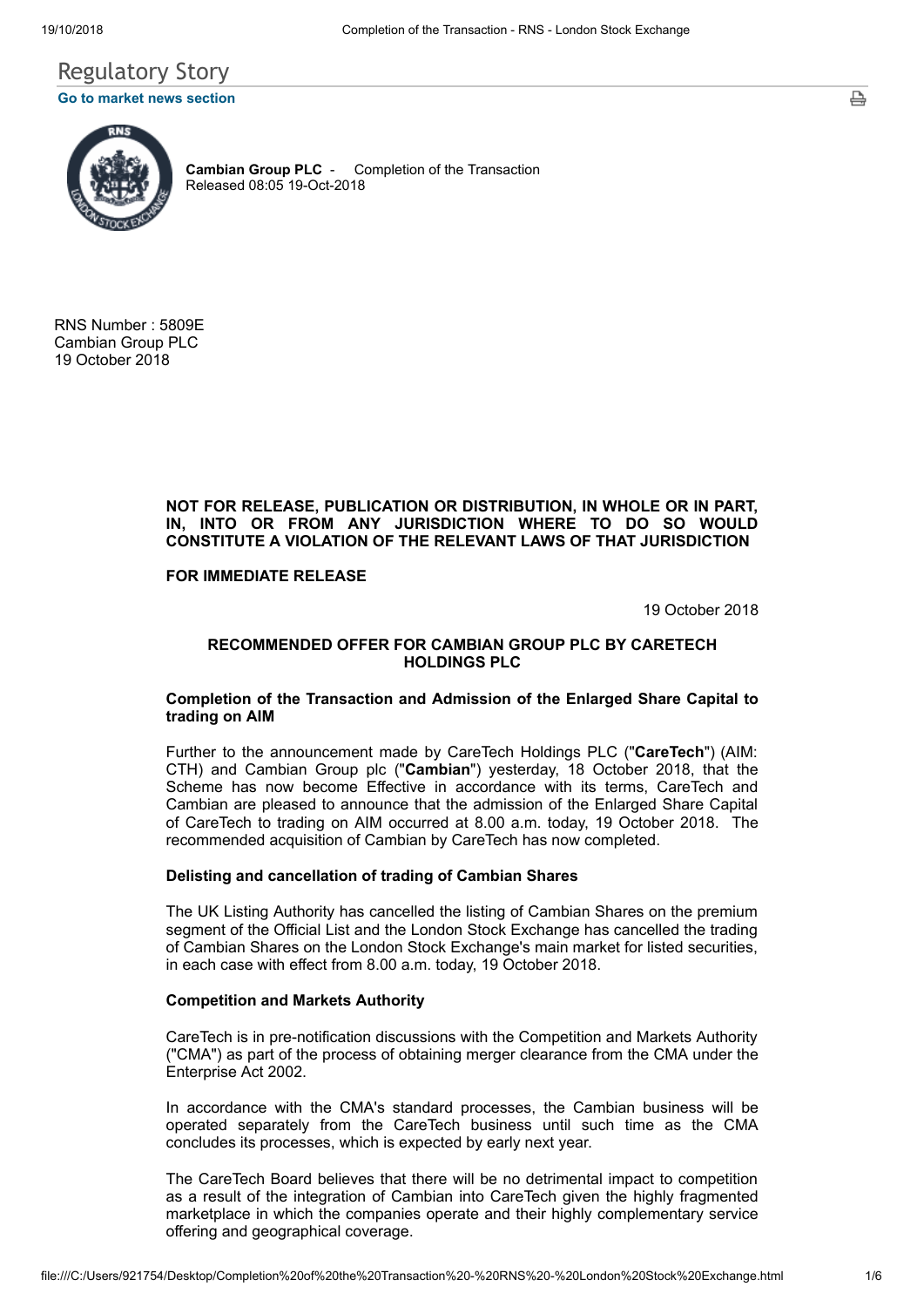Further announcements will be made by CareTech as appropriate.

# **Total voting rights**

As at the date of this announcement, 19 October 2018, CareTech has a total of 108,880,240 ordinary shares of 0.5 pence each in nominal value each issued and admitted to trading. Each share carries the right to one vote. CareTech does not hold any shares in treasury.

The total voting rights figure of 108,880,240 may be used by CareTech Shareholders as the denominator for the calculations by which they determine if they are required to notify their interest in, or a change to their interest in, CareTech under the FCA's Disclosure Guidance and Transparency Rules.

# **General**

Defined terms used but not defined in this announcement have the meanings set out in the combined prospectus and AIM admission document published by CareTech on 19 September 2018 (the "**Prospectus**") and in the announcement released by CareTech and Cambian on 16 August 2018 in connection with the Transaction. All references in this announcement to times are to times in London.

## **Enquiries**

| <b>CareTech</b><br>Farouq Sheikh, Executive Chairman<br>Haroon Sheikh, Chief Executive Officer<br>Michael Hill, Group Finance Director | Tel:<br>+44 (0)17 0760 1800 |
|----------------------------------------------------------------------------------------------------------------------------------------|-----------------------------|
| Jefferies (financial adviser to CareTech)<br><b>Christopher Dickinson</b><br>Ashwin Pai<br><b>Tariq Hussain</b>                        | Tel:<br>+44 (0)20 7029 8000 |
| Panmure Gordon (Nomad and joint corporate broker<br>to CareTech)                                                                       | Tel:                        |
| Emma Earl<br><b>Freddy Crossley</b><br><b>Charles Leigh-Pemberton</b>                                                                  | +44 (0)20 7886 2500         |
| WH Ireland (joint corporate broker to CareTech)<br>Adrian Hadden<br>Chris Viggor                                                       | Tel:<br>+44(0)20 7220 1666  |
| <b>Buchanan (PR adviser to CareTech)</b><br><b>Mark Court</b><br>Sophie Wills<br><b>Tilly Abraham</b>                                  | Tel:<br>+44 (0)20 7466 5000 |
| Rothschild (lead financial adviser to Cambian)<br><b>Hedley Goldberg</b><br><b>Thibault Poirier</b>                                    | Tel:<br>+44 (0)20 7280 5000 |
| Investec (financial adviser and joint corporate broker                                                                                 | Tel:                        |
| to Cambian)<br><b>Gary Clarence</b><br><b>Edward Thomas</b>                                                                            | +44 (0)20 7597 4000         |
| J.P. Morgan Cazenove (financial adviser and joint                                                                                      | Tel:                        |
| corporate broker to Cambian)<br>James Mitford<br>Alex Bruce                                                                            | +44 (0)20 7742 4000         |
| Kekst CNC (communications adviser to Cambian)<br><b>Richard Campbell</b><br>Katherine Fennell                                          | Tel:<br>+44 (0)20 3219 8800 |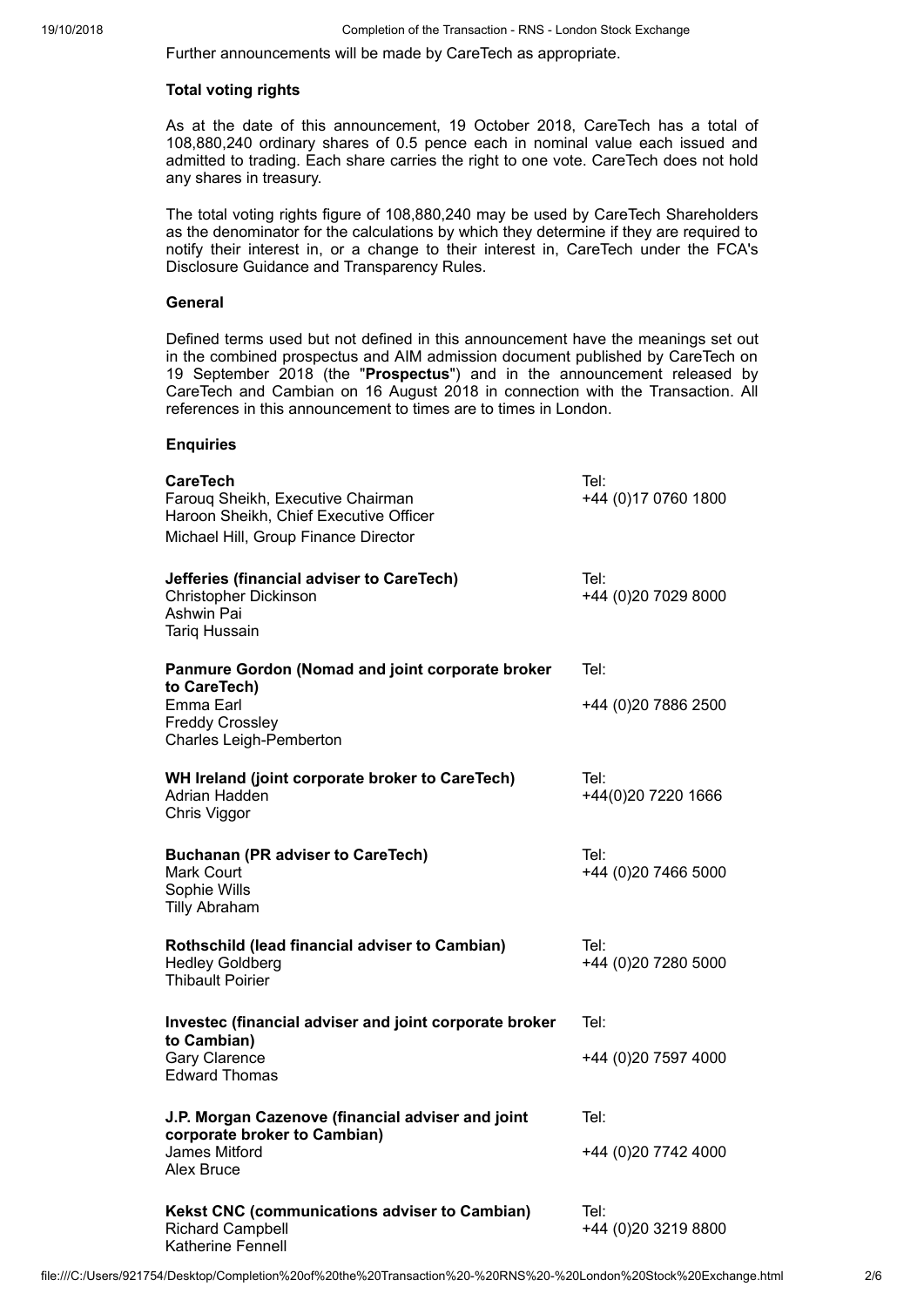#### *Important Notices*

*Jefferies International Limited, which is regulated in the United Kingdom by the Financial Conduct Authority, is acting as financial adviser exclusively for CareTech and no one else in connection with the matters set out in this announcement. In connection with such matters, Jefferies will not regard any other person as its client and will not be responsible to anyone other than CareTech for providing the protections afforded to clients of Jefferies or for providing advice in relation to the contents of this announcement or any other matter referred to herein. Neither Jefferies nor any of its subsidiaries, affiliates or branches owes or accepts any duty, liability or responsibility whatsoever (whether direct, indirect, consequential, whether in contract, in tort, under statute or otherwise) to any person who is not a client of Jefferies in connection with this announcement, any statement contained herein or otherwise.*

*Panmure Gordon (UK) Limited, which is authorised and regulated in the United Kingdom by the Financial Conduct Authority, is acting exclusively for CareTech and no one else in connection with the matters set out in this announcement and will not be responsible to anyone other than CareTech for providing the protections afforded to clients of Panmure Gordon, nor for providing advice in relation to the matters set out in this announcement or any matters referred to in this announcement.*

*N.M. Rothschild & Sons Limited ("Rothschild"), which is authorised and regulated by the Financial Conduct Authority in the United Kingdom, is acting exclusively for Cambian and for no one else in connection with the subject matter of this announcement and will not be responsible to anyone other than Cambian for providing the protections afforded to its clients or for providing advice in connection with the subject matter of this announcement.*

*Investec Bank plc ("Investec") is authorised by the Prudential Regulation Authority and regulated in the United Kingdom by the Financial Conduct Authority and the Prudential Regulation Authority. Investec is acting exclusively for Cambian and no one else in connection with the matters set out in this announcement. In connection with such matters, Investec will not regard any other person other than Cambian as their client, nor will Investec be responsible to anyone other than Cambian for providing the protections afforded to clients of Investec or for providing advice in relation to the contents of this announcement or any other matter referred to in this announcement.*

*J.P. Morgan Securities plc, which conducts its UK investment banking business as J.P. Morgan Cazenove ("J.P. Morgan Cazenove"), is authorised in the United Kingdom by the Prudential Regulation Authority (the "PRA") and regulated in the United Kingdom by the PRA and the Financial Conduct Authority. J.P. Morgan Cazenove is acting as financial adviser exclusively for Cambian and no one else in connection with the Transaction and will not regard any other person as its client in relation to the Transaction and will not be responsible to anyone other than Cambian for providing the protections afforded to clients of J.P. Morgan Cazenove or its affiliates, or for providing advice in relation to the Transaction or any other matter referred to herein.*

#### *Further information*

*This announcement is for information purposes only and is not intended to and does not constitute, or form part of, an offer, invitation or the solicitation of an offer to purchase, otherwise acquire, subscribe for, sell or otherwise dispose of any securities, or the solicitation of any vote or approval in any jurisdiction, pursuant to the Transaction or otherwise, nor shall there be any sale, issuance or transfer of securities of Cambian or CareTech in any jurisdiction pursuant to the Transaction in contravention of applicable law.*

*This announcement does not constitute a prospectus or prospectus equivalent document.*

# *Information for Overseas Shareholders*

*The release, publication or distribution of this announcement in certain jurisdictions may be restricted by law. Persons who are not resident in the United Kingdom or who are subject to other jurisdictions should inform themselves of, and should observe,*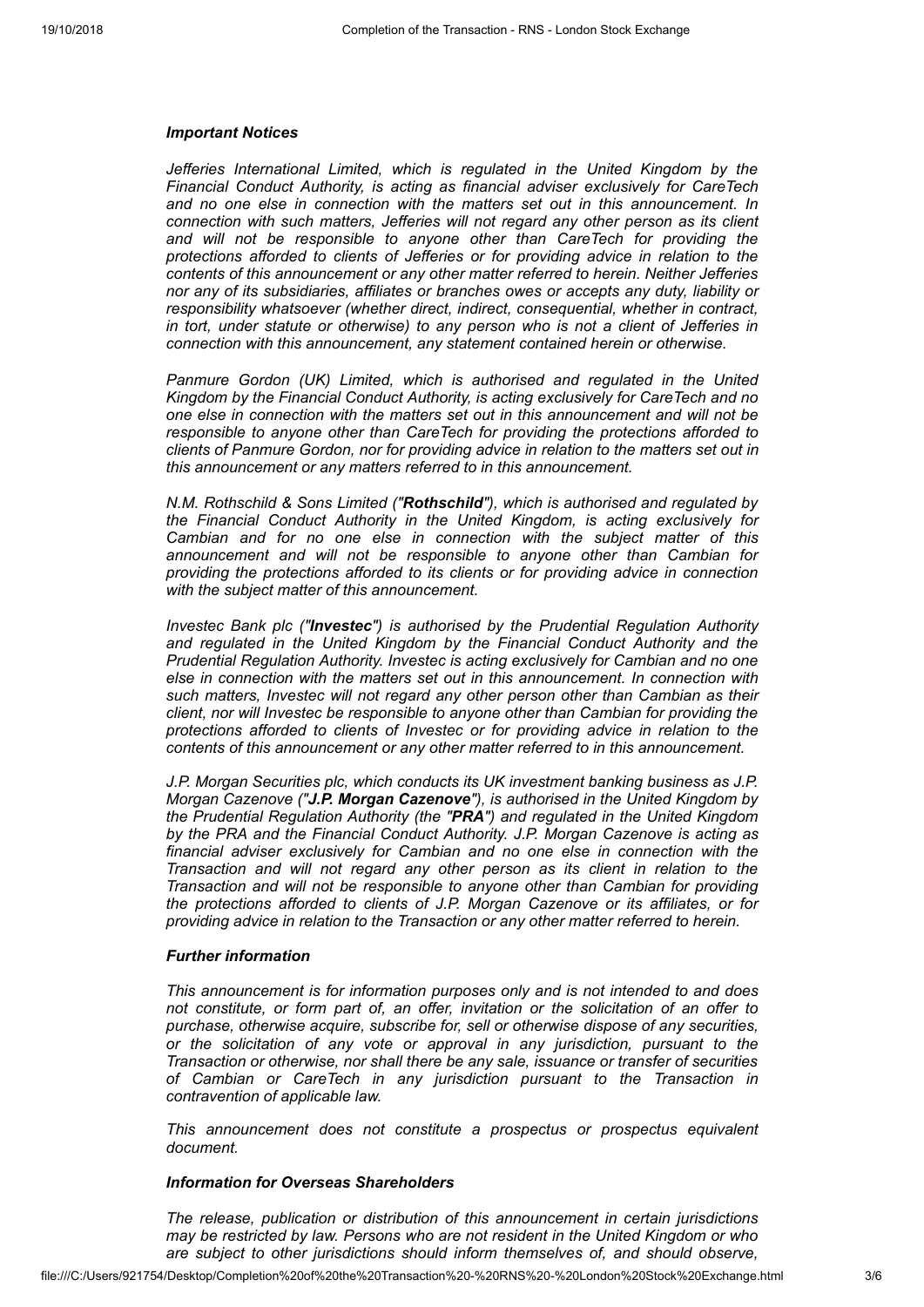*any applicable requirements. Any failure to comply with these requirements may constitute a violation of the securities laws of any such jurisdiction. To the fullest extent permitted by applicable law, the companies and persons involved in the Transaction disclaim any responsibility or liability for the violation of such requirements by any person.*

*This announcement has been prepared for the purposes of complying with English law, the rules of the London Stock Exchange and the Takeover Code and the information disclosed may not be the same as that which would have been disclosed if this announcement had been prepared in accordance with the laws and regulations of any jurisdictions outside England and Wales.*

*Unless otherwise determined by CareTech or required by the Takeover Code, and permitted by applicable law and regulation, the Transaction will not be made available, directly or indirectly, in, into or from a jurisdiction where to do so would violate the laws in that jurisdiction. Accordingly, copies of this announcement and all documents relating to the Transaction are not being, and must not be, directly or indirectly, posted or otherwise forwarded, distributed or sent in, into or from a jurisdiction where to do so would violate the laws in that jurisdiction, and persons receiving this announcement and all documents relating to the Transaction (including custodians, nominees and trustees) must not post or otherwise distribute or send them in, into or from such jurisdictions where to do so would violate the laws in that jurisdiction. Any person (including, without limitation, any custodian, nominee and trustee) who would, or otherwise intends to, or who may have a contractual or legal obligation to, forward this announcement and/or any other related document to any jurisdiction outside the United Kingdom should inform themselves of, and observe, any applicable legal or regulatory requirements of their jurisdiction.*

*The availability of the New CareTech Shares under the Transaction to Cambian Shareholders who are not resident in the United Kingdom may be affected by the laws of the relevant jurisdictions in which they are resident.*

*Further details in relation to Overseas Shareholders are contained in the Scheme Document.*

#### *Additional information for US investors*

*The New CareTech Shares issued under the Scheme have not been and will not be registered under the US Securities Act, or with any securities regulatory authority or under the securities laws of any state or other jurisdiction of the United States. Accordingly, the New CareTech Shares may not be offered, sold, resold, delivered, distributed or otherwise transferred, directly or indirectly, in or into the United States absent registration under the US Securities Act or an exemption therefrom.*

*The New CareTech Shares are issued in the United States in reliance upon the exemption from the registration requirements of the US Securities Act provided by Section 3(a)(10) thereof. CareTech Shareholders (whether or not US persons) who are or will be affiliates (within the meaning of the US Securities Act) of CareTech will be subject to certain US transfer restrictions relating to the New CareTech Shares received pursuant to the Scheme (as described below).*

*The New CareTech Shares generally should not be treated as "restricted securities" within the meaning of Rule 144(a)(3) under the US Securities Act and persons who receive securities under the Scheme (other than "affiliates" as described in the paragraph below) may resell them without restriction under the US Securities Act.*

*Under US securities laws, persons who are or will be deemed to be affiliates (as defined under the US Securities Act) of CareTech may be subject to timing, manner of sale and volume restrictions on the resale in the United States of New CareTech Shares received pursuant to the Scheme. Whether a person is an "affiliate" of a company for such purposes depends upon the circumstances, but an "affiliate" of a company includes a person that directly, or indirectly, through one or more intermediaries, controls, is controlled by, or is under common control with, CareTech, and may include certain officers and directors and significant shareholders of CareTech. Cambian Shareholders who believe they may be affiliates for the purposes of the US Securities Act should consult their own legal advisers prior to any resale of New CareTech Shares received under the Scheme.*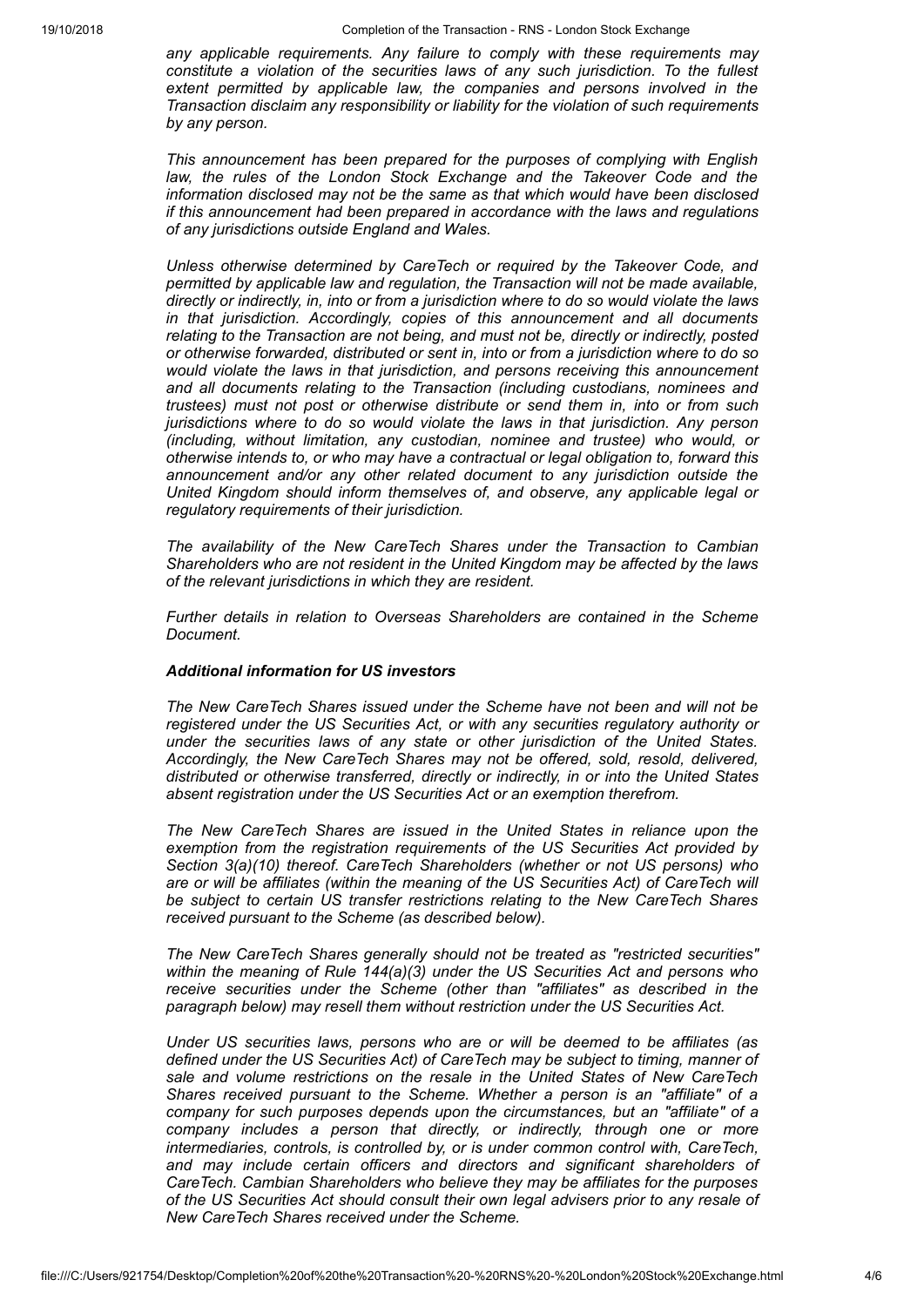*For the purposes of qualifying for the exemption from the registration requirements of the US Securities Act afforded by Section 3(a)(10) thereunder, Cambian has advised the Court through counsel that it will rely on the Section 3(a)(10) exemption based on the Court's sanctioning of the Scheme.*

*Further details in relation to US investors are contained in the Scheme Document.*

#### *Forward looking statements*

*This announcement, including information included or incorporated by reference in this announcement, may contain statements about the Wider CareTech Group, the Wider Cambian Group and the Enlarged Group that are or may be forward-looking statements. All statements other than statements of historical facts included in this announcement may be forward-looking statements. Without limitation, any statements preceded or followed by or that include the words "targets", "should", "continue", "plans", "believes", "expects", "aims", "intends", "will", "may", "anticipates", "estimates", "projects", "ambition" or words or terms of similar substance or the negative thereof, are forward-looking statements. Forward-looking statements include statements relating to the following: (i) future capital expenditures, expenses, revenues, earnings, synergies, economic performance, indebtedness, financial condition, dividend policy, losses and future prospects; (ii) business and management strategies and the expansion and growth of the Wider Cambian Group's, the Wider CareTech Group's or the Enlarged Group's operations and potential synergies resulting from the Transaction; and (iii) the effects of government regulation on the Wider Cambian Group's, the Wider CareTech Group's or the Enlarged Group's business.*

*Such forward-looking statements involve risks and uncertainties that could significantly affect expected results and are based on assumptions and assessments made by CareTech and/or Cambian in light of their experience and their perception of historical trends, current conditions, future developments and other factors they believe appropriate. Many factors could cause actual results to differ materially from those projected or implied in any forward-looking statements. Due to such uncertainties and risks, readers are cautioned not to place undue reliance on such forward-looking statements, which speak only as of the date hereof. Neither the Wider Cambian Group nor the Wider CareTech Group assume any obligation to update any forward-looking or other statements contained herein, except as required by applicable law or regulation.*

#### *Rule 26.1 disclosure*

*A copy of this announcement will be available, subject to certain restrictions relating to persons resident in any jurisdiction where local laws or regulations may result in a significant risk of civil, regulatory or criminal exposure if information concerning the Transaction is sent or made available to Cambian Shareholders in that jurisdiction, on Cambian's website at http://www.cambiangroup.com/ and on CareTech's website at www.caretech-uk.com promptly and in any event by no later than 12 noon (London time) on 22 October 2018. For the avoidance of doubt, the content of those websites referred to in this announcement are not incorporated into and do not form part of this announcement.*

*A person so entitled may request a copy of this announcement in hard copy form (hard copies will not be provided unless requested). Hard copies may be requested by contacting, Equiniti, at Equiniti Limited, Aspect House, Spencer Road, Lancing, West Sussex BN99 6DA or by telephone on 0371 384 2050 (non-UK callers +44 (0) 121 415 0259) (for Cambian Shareholders) or by contacting Link, at Link Asset Services, The Registry, 34 Beckenham Road, Beckenham, Kent BR3 4TU or by telephone on +44 (0) 871 664 0300 (non-UK callers +44 (0) 371 664 0300) (for CareTech Shareholders), in each case providing your full name and the full address to which the hard copy may be sent.*